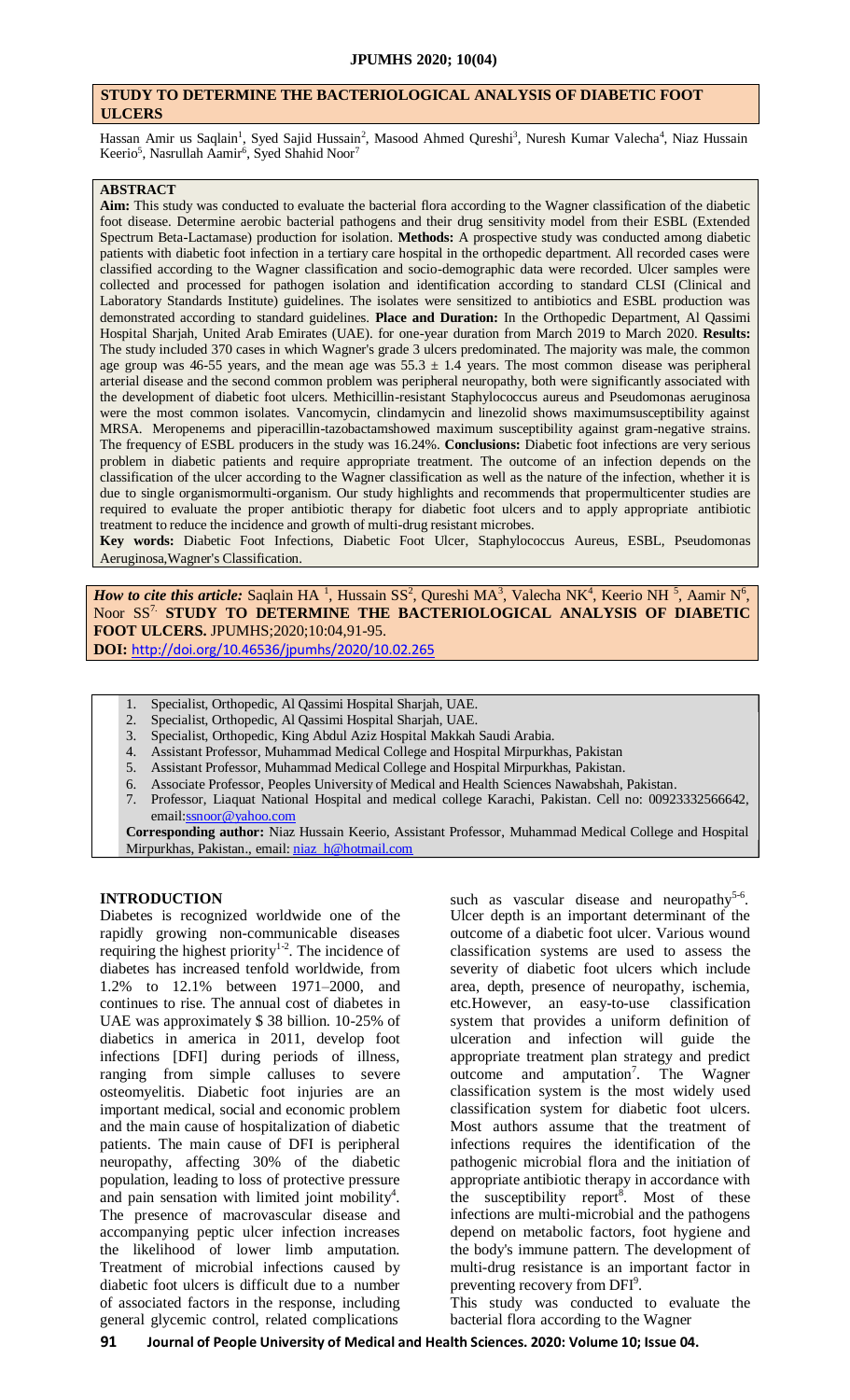classification of the diabetic foot. Determine the aerobic bacterial pathogens and their drug sensitivity model in relation to their ESBL production for isolation.

# **METHODS**

The study was held for one-year duration from March 2019 to March 2020. The study included all patients who came to the orthopedicdepartment for diabetic foot. The cases included in the study were confirmed by history and laboratory tests as diabetes. All cases were admitted to the ward and followed until discharge. Associated complications (intermittent claudication with or without peripheral pulse) duration of diabetes, duration of ulceration, type of ulcer, glycemic control, signs of peripheral ischemia were recorded. Ulcer size was measured by multiplying the longest and widest diameters and expressed in square centimeters. Ulcer assessment and Wagner classification were performed (Table 1). Ulcers were classified as infected if there was inflammation or purulent discharge with symptoms of lymphangitis / lymphadenopathy or edema. Based on suggestive results from radiographs and blood investigations, all cases were followed up.

# **Microbiological examination**

Samples were taken from the ulcers after the site was thoroughly rinsed with sterile normal saline and cleaned. A sterile swab was used to collect the sample with a sterile spoon at the base of the ulcer or deep inside the wound. The obtained soft tissue samples were directly processed to detect aerobic bacteria. All samples were processed according to standard guidelines and isolates were isolated and identified according to Clinical and laboratory standards institute (CLSI) guidelines. Antibiotic susceptibility testing of aerobic bacterial isolates was performed using the standard Kirby-Bauer disc diffusion method in accordance with CLSI guidelines. Gram-negative bacterial isolates were tested for ESBL production by double disc diffusion, methicillin resistant oxacillin disc (1 Table II shows the demographic features of the patients.

 $\mu$ g) and oxacillin screen agar (6  $\mu$ g / ml). Vancomycin resistant isolates were also detected using Vancomycin Screen Agar (6 µg) / ml according to the standard guidelines recommended by CLSI.

### **Statistical analysis**

All data was analyzed on SPSS version 20. Quantitative variables are expressed as mean ± SD and quantitative variables as percentages.

# **RESULTS**

In our study, a total of 386 patients attended the diabetic foot clinic. Those patients who met inclusion criteria were admitted for this study. During hospitalization, basic socio-demographic features, characteristics of foot ulcers and ulcer classification were made. The sociodemographic features included gender, age, duration of diabetes, type of diabetes, related risk factors such as HbA1c, smoking, alcoholism, hypertension, and a long history of DFI (Table:2). Risk factors for the development of foot ulceration, such as peripheral neuropathy, peripheral arterial disease, ulcer size and ulcer site, have been evaluated in a clinical trial and reported.

Table 3 summarizes the risk factors in the cases studied. Overall glycemic control was poor in 60.3% of the cases in the study, indicating HbA1c levels> 6.5%.

Table 4: Profile of bacteria isolated from diabetic foot infections.

Pseudomonas aeruginosa was the major isolate among Gram-negative with a frequency of 20.3% and Klebsiella pneumoniae 9.8%, Escherichia coli, Acinetobacter baumanii (6.6 and 8.9%). Antibiotic susceptibility results for Gram-positive strains are summarized in Table 5.

Table 5 summarizes the antibiotic susceptibility pattern of Gram-negative strains in the study.

| <b>Grades</b> | <b>Symptoms</b>                          |
|---------------|------------------------------------------|
| Grade-0       | High risk foot and No ulceration         |
| Grade-1       | Superficial ulceration                   |
| Grade-2       | Deep ulcer (Cellulitis)                  |
| Grade-3       | Osteomyelitis with ulceration or abscess |
| Grade-4       | Gangrenous patches                       |
| Grade-5       | Gangrene of entire foot                  |

### **Table 1: Wagner's classification of diabetic foot disease.**

| Table 2: Socio-demographic data of cases enrolled in study. |  |  |  |  |  |
|-------------------------------------------------------------|--|--|--|--|--|
| <b>Data Character</b><br><b>Number</b><br><b>Percentage</b> |  |  |  |  |  |
| <b>Sex</b>                                                  |  |  |  |  |  |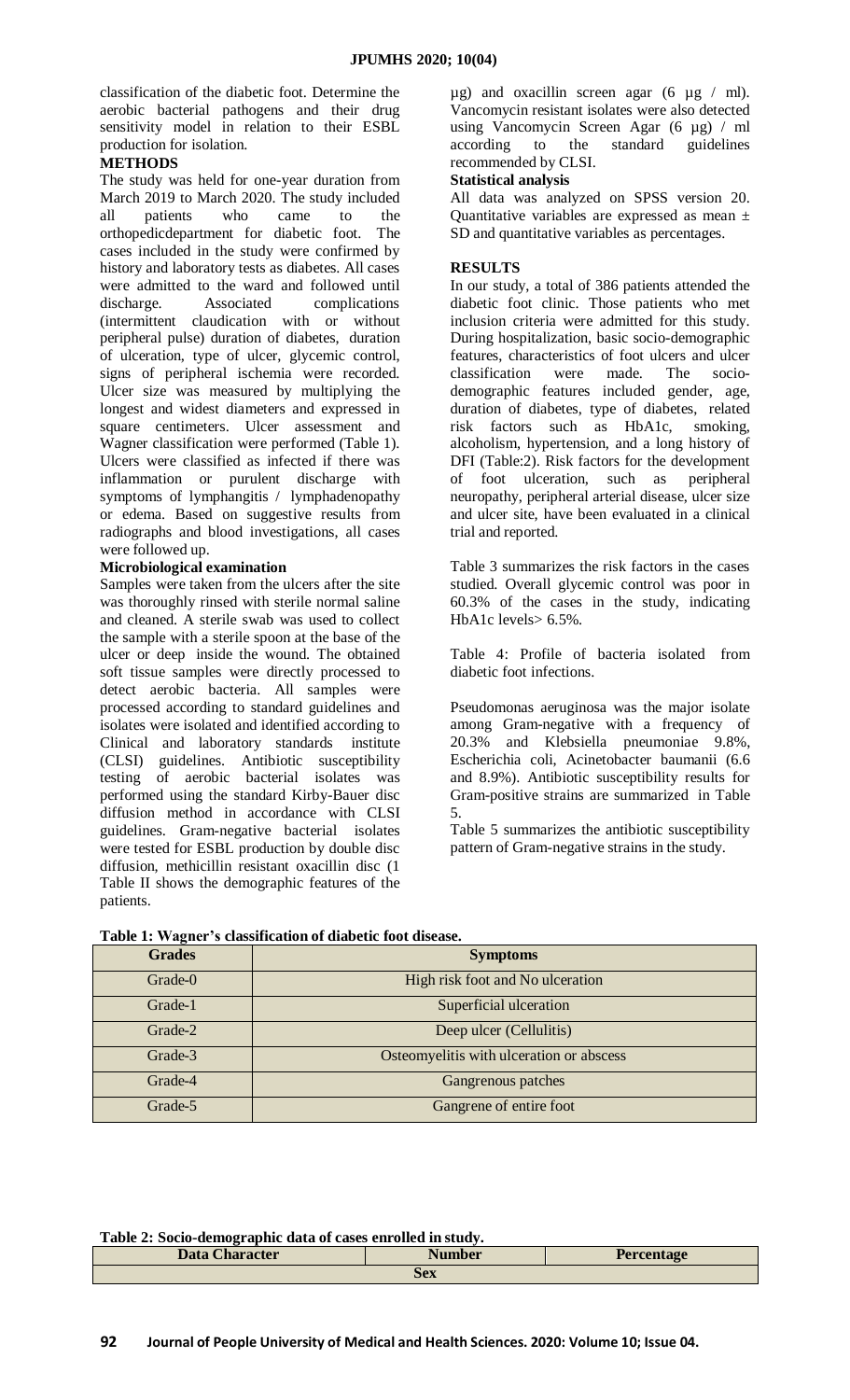# **JPUMHS 2020; 10(04)**

| Male                        | 258                     | 69.7% |  |  |  |
|-----------------------------|-------------------------|-------|--|--|--|
| Female                      | 112                     | 30.3% |  |  |  |
| Age group (years)           |                         |       |  |  |  |
| $35 - 45$                   | 82                      | 22.2% |  |  |  |
| $46 - 55$                   | 156                     | 42.2% |  |  |  |
| $>56$ years                 | 132                     | 35.7% |  |  |  |
|                             | <b>Type of diabetes</b> |       |  |  |  |
| Type-I                      | 28                      | 7.6%  |  |  |  |
| Type-II                     | 342                     | 92.4% |  |  |  |
| <b>Duration of diabetes</b> |                         |       |  |  |  |
| $\leq$ 5 years              | 67                      | 18.1% |  |  |  |
| 6-10 years                  | 161                     | 43.5% |  |  |  |
| $>10$ years                 | 142                     | 38.4% |  |  |  |
| <b>Smoking</b>              |                         |       |  |  |  |
| Yes                         | 224                     | 60.5% |  |  |  |
| N <sub>o</sub>              | 146                     | 39.5% |  |  |  |
| <b>Alcoholism</b>           |                         |       |  |  |  |
| Yes                         | 214                     | 57.8% |  |  |  |
| N <sub>o</sub>              | 156                     | 42.2% |  |  |  |

# **Table 3: Risk factors of cases in the study.**

| <b>Risk factor</b>                | <b>Number</b>       | Percentage |  |  |  |  |  |
|-----------------------------------|---------------------|------------|--|--|--|--|--|
| <b>HbA1c</b>                      |                     |            |  |  |  |  |  |
| $< 6.5\%$                         | 147                 | 39.7%      |  |  |  |  |  |
| $>6.5\%$                          | 223                 | 60.3%      |  |  |  |  |  |
|                                   | 370                 |            |  |  |  |  |  |
|                                   | <b>Hypertension</b> |            |  |  |  |  |  |
| Yes                               | 310                 | 83.8%      |  |  |  |  |  |
| N <sub>o</sub>                    | 60                  | 16.2%      |  |  |  |  |  |
|                                   | 370                 |            |  |  |  |  |  |
| <b>Site of ulcer</b>              |                     |            |  |  |  |  |  |
| Fore foot                         | 132                 | 35.7%      |  |  |  |  |  |
| Mid foot                          | 62                  | 16.8%      |  |  |  |  |  |
| Hind foot                         | 176                 | 47.6%      |  |  |  |  |  |
|                                   | 370                 |            |  |  |  |  |  |
| <b>Complications</b>              |                     |            |  |  |  |  |  |
| PN (peripheral neuropathy)        | 108                 | 29.2%      |  |  |  |  |  |
| PAD (peripheral arterial disease) | 148                 | 40.0%      |  |  |  |  |  |
| <b>Both</b>                       | 114                 | 30.8%      |  |  |  |  |  |
| <b>Size of ulcer</b>              |                     |            |  |  |  |  |  |
| $\leq$ 2.5cm                      | 138                 | 37.3%      |  |  |  |  |  |
| $\geq$ 2.5cm                      | 232                 | 62.7%      |  |  |  |  |  |
| <b>Duration of ulcer</b>          |                     |            |  |  |  |  |  |
| $\leq$ 3 months                   | 238                 | 64.3%      |  |  |  |  |  |
| $>3$ months                       | 132                 | 35.7%      |  |  |  |  |  |

# **Table 4: Profile of bacteria isolated from diabetic foot infections.**

| Name of the isolate                         | <b>Number</b> | Percentage |  |  |  |
|---------------------------------------------|---------------|------------|--|--|--|
| <b>Gram positive organisms</b>              |               |            |  |  |  |
| Methicillin sensitive-Staphylococci aureus  | 37            | 8.4%       |  |  |  |
| Methicillin resistant Staphylococcus aureus | 89            | 20.3%      |  |  |  |
| Enterococcus faecalis                       | 29            | 6.6%       |  |  |  |
| Group B Streptococci                        | 27            | 6.2%       |  |  |  |
| Coagulase Negative Staphylococci            | 67            | 15.3%      |  |  |  |
| <b>Gram negative organisms</b>              |               |            |  |  |  |
| Escherichia coli                            | 29            | 6.6%       |  |  |  |
| Klebsiella pneumoniae                       | 43            | 9.8%       |  |  |  |
| Pseudomonas aeruginosa                      | 89            | 20.3%      |  |  |  |
| Acinetobacter baumanii                      | 39            | 8.9%       |  |  |  |
| Proteus sp                                  | 17            | 3.9%       |  |  |  |
| Citrobacter sp                              | 27            | 6.2%       |  |  |  |

# **Table 5: Antibiotic susceptibility pattern of isolates in the study.**

| <b>Antibiotic</b> | <b>Proportion susceptible (No) <math>(\%)</math></b> |               |             |               |             |               |
|-------------------|------------------------------------------------------|---------------|-------------|---------------|-------------|---------------|
|                   | <b>MSSA</b>                                          | $\frac{0}{0}$ | <b>MRSA</b> | $\frac{0}{0}$ | <b>CONS</b> | $\frac{1}{2}$ |
| Penicillin        | $\Omega$<br>JJ                                       | 89.2%         | 49          | 55.1%         | $\Delta$    | 70.1%         |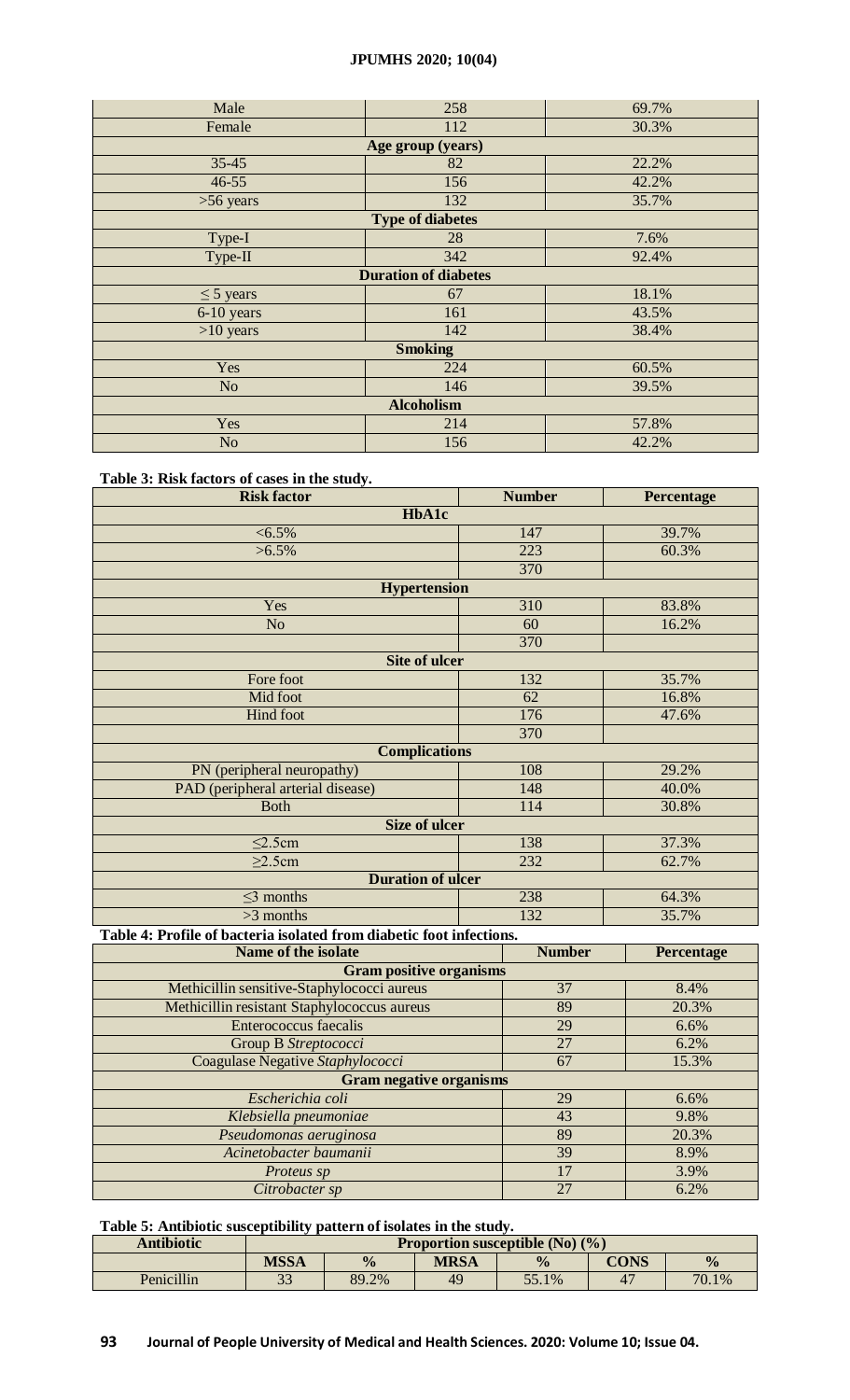| Amikacin             | 33 | 89.2%  | 73 | 82.0%  | 63 | 94.0%  |
|----------------------|----|--------|----|--------|----|--------|
| Ciprofloxacin        | 31 | 83.8%  | 64 | 71.9%  | 53 | 79.1%  |
| Erythromycin         | 29 | 78.4%  | 65 | 73.0%  | 61 | 91.0%  |
| Tetracycline         | 25 | 67.6%  | 63 | 70.8%  | 55 | 82.1%  |
| Clindamycin          | 37 | 100.0% | 85 | 95.5%  | 67 | 100.0% |
| Cotrimoxazole        | 25 | 67.6%  | 49 | 55.1%  | 51 | 76.1%  |
| Netilmicin           | 35 | 94.6%  | 75 | 84.3%  | 63 | 94.0%  |
| Linezolid            | 37 | 100.0% | 89 | 100.0% | 67 | 100.0% |
| <b>Ticarcillin</b>   | 37 | 100.0% | 89 | 100.0% | 67 | 100.0% |
| Mupirocin            | 35 | 94.6%  | 85 | 95.5%  | 65 | 97.0%  |
| Amoxyclavulanic acid | 33 | 89.2%  | 61 | 68.5%  | 59 | 88.1%  |
| <b>Vancomycin</b>    | 37 | 100.0% | 89 | 100.0% | 67 | 100.0% |

### **DISCUSSION**

Diabetic foot infections are one of the most serious and difficult complications faced by a person with diabetes, along with other complications associated with uncontrolled glycemic control. Various classification systems are available for DFI classification, such as Wagner and the University of Texas<sup>10-11</sup>. In this study, the Wagner classification was used to classify ulcers with DFI and assess the ulcer bacteriological profile by grade.

In this study, males are more dominant than females, as has been observed in many studies around the world<sup>12</sup>. The male population is subject to more difficult work in the workplace than women, who are at greater risk of injury<sup>13</sup>. Men in our study accounted for 69.7%, which, like the Jeffcoate EJ results, reported a 67% higher incidence of DFI in men in the study report<sup>14</sup>. Most of the cases in our study were placed in grade 3 in our study, which is in line with the findings of Armstrong DJ and Shea JD that 48% of the ulcers were Grade 3 in their study<sup>15</sup>. However, the results of our study contradict the Mayfeild JA reports, which found 52% of ulcers to be second degree ulcers. As observed in many studies, patients with type II diabetes were common in our study and the incidence was around 95.4%, which is almost similar to many studies in India. In our study, DFU was more common in patients with diabetes> 10 years of age, and in Yonem A, the longer the duration, the greater the development of DFI.In our study, poor glycemic control with high HbA1c levels, long-term hypertension were important risk factors for the development of DFI and a statistically significant association with these risk factors was found<sup>16</sup>. Lavery LA and Oyibo SO reported similar results in their studies. In our study, the incidence of peripheral neuropathy was 25.4%, similar to Gershater MA, who reported 27% and 40% in their own study with peripheral arterial disease, which is close to 37% in our study. Our study found a statistically significant association with peripheral arterial disease, as in others. Other factors such as smoking, alcoholism, ulceration, and a history of DFI treatment did not have a significant association with the development of DFI in our study. Few studies have shown that cigarettes and ulcers in pressure zones such as the front and rear legs are the more common sites of development and are statistically significant. Most studies indicate that the size

and depth of the ulcer are important factors in determining the DFI score. Osteomyelitis is considered to be an important factor associated with high amputation risk and poor DFI outcomes<sup>17</sup>.

Multi-drug resistance is a serious problem among gram-negative isolates due to the production of extended-spectrum B-lactamases. In our study, the main producer of ESBLs was Pseudomonas aeruginosa (15%), followed by Klebsiella pneumoniae and Acinetobacter baumanii.Most of the research conducted commonly deals with the development of drug resistance depending on the ESBL production observed in our study.

### **CONCLUSION**

As a result, DFUs are a serious problem in uncontrolled diabetics and require appropriate treatment. The outcome of an infection depends on the classification of the ulcer according to the Wagner classification as well as the nature of the infection, whether it is a multi-organism or a single organism infection. This study looked at the bacteriological profile of diabetic foot infections according to the Wagner ulcer classification, and related risk factors for ulcer treatment and treatment outcomes. This study highlights and recommends that prospective multicentre studies are required to evaluate the appropriate antibiotic regimen for diabetic foot ulcers and to implement appropriate antibiotic treatment to reduce the incidence and development of multi-drug resistant microorganisms.

**ETHICS APPROVAL:** The ERC gave ethical review approval **CONSENT TO PARTICIPATE:** written and verbal consent was taken from subjects and next of kin **FUNDING:** The work was not financially supported by any organization. The entire expense was taken by the authors**. ACKNOWLEDGEMENTS:** We would like to thank the all contributors and staff and other persons for providing useful information. **AUTHORS' CONTRIBUTIONS:** All persons who meet authorship criteria are listed as authors, and all authors certify that they have participated in the work to take public responsibility of this manuscript. All authors read and approved the final manuscript. **CONFLICT OF INTEREST:** No competing interest declared.

### **REFERENCES**